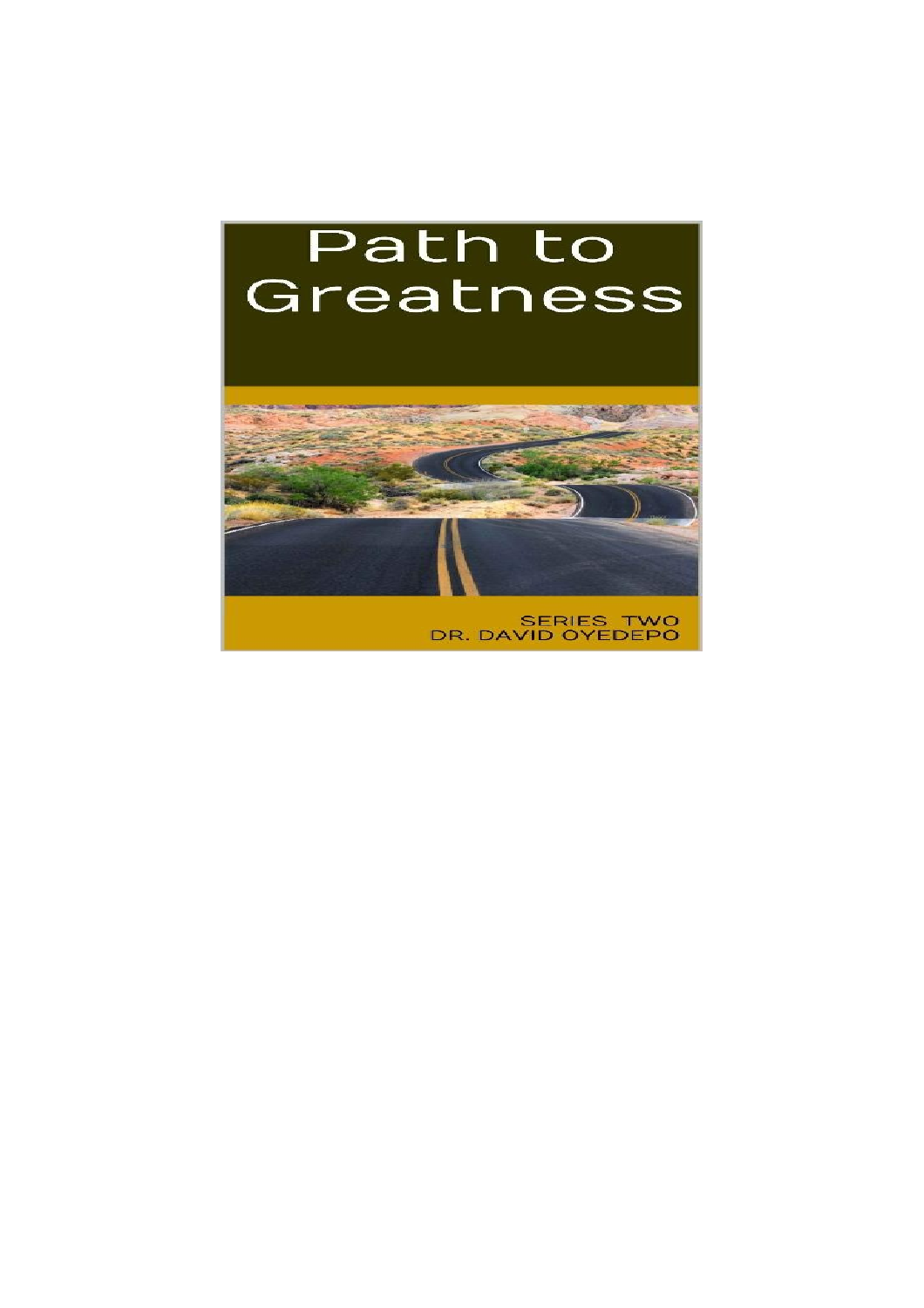# **PATH TO GREATNESS**

(SERIES TWO)

Dr. David oyedepo

Published by Dr. David oyedepo, 2017.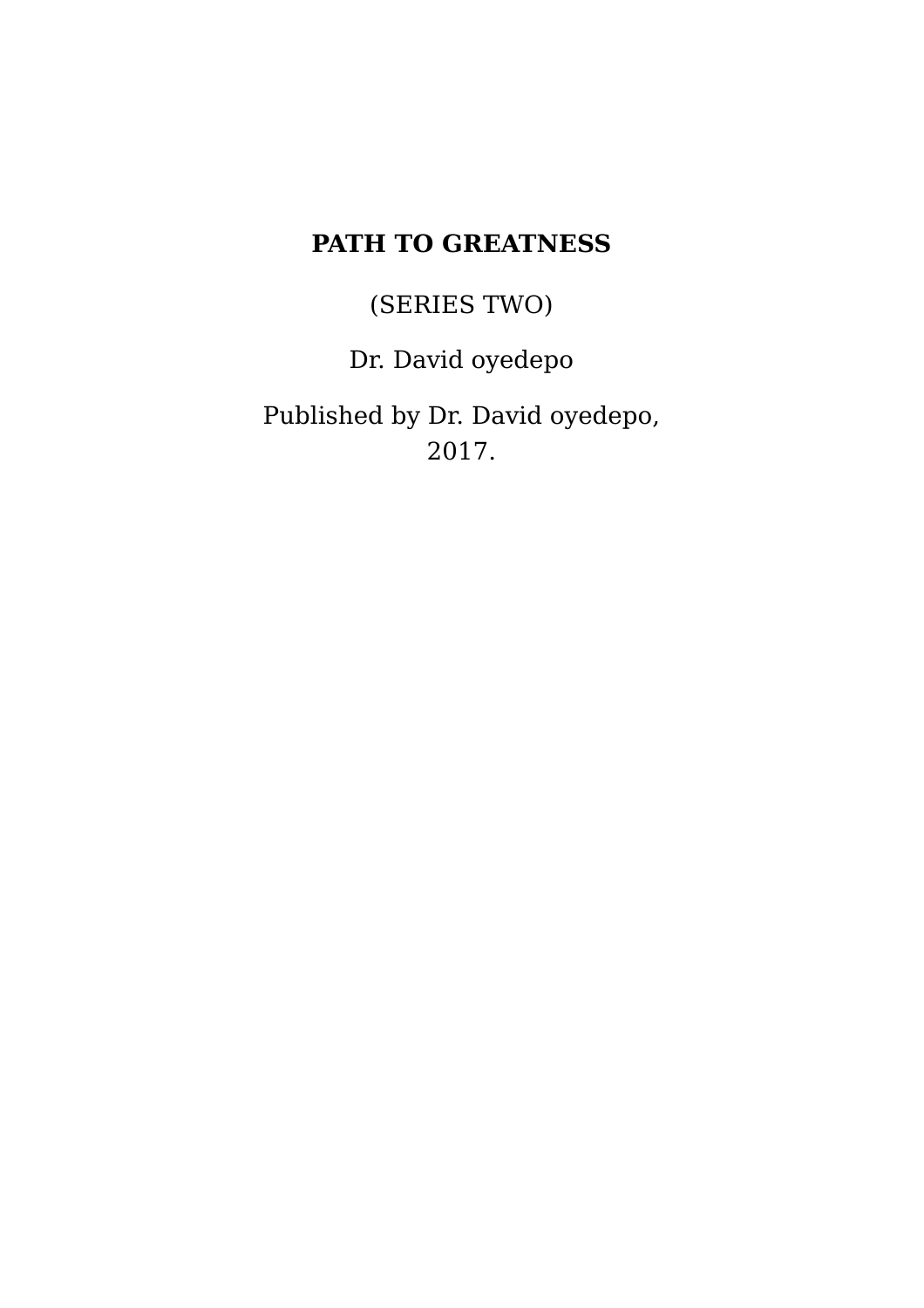While every precaution has been taken in the preparation of this book, the publisher assumes no responsibility for errors or omissions, or for damages resulting from the use of the information contained herein.

## **PATH TO GREATNESS (SERIES TWO)**

First edition. April, 2017. Copyright © 2017 Dr. David oyedepo. Written by Dr. David oyedepo.

### **PATH TO GREATNESS (SERIES TWO)**

#### **1 Samuel 16:14-19:**

**14 But the Spirit of the Lord departed from Saul, and an evil spirit from the Lord tormented** *and* **troubled him.**

**15 Saul's servants said to him, Behold, an evil spirit from God torments you.**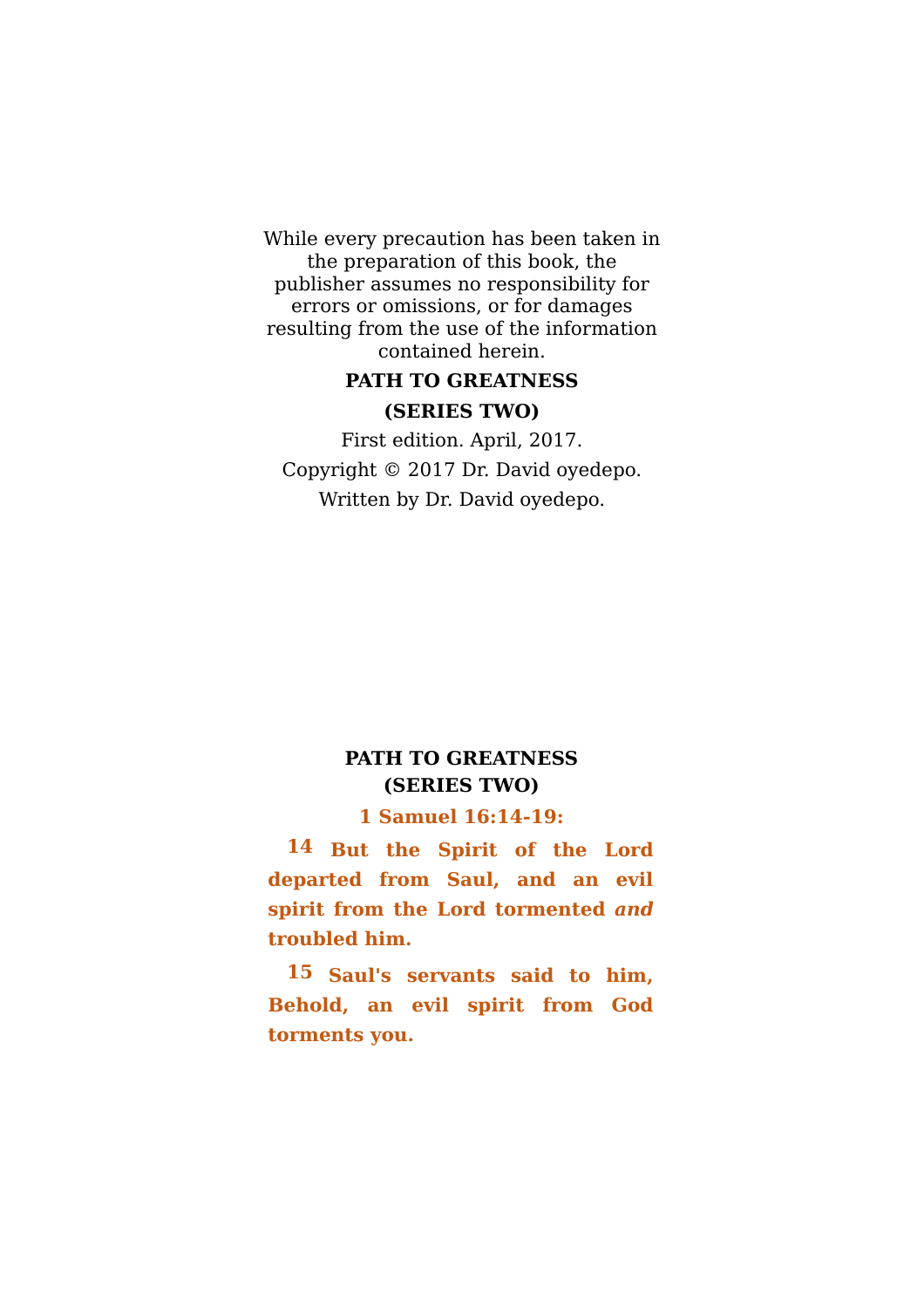**16 Let our lord now command your servants here before you to find a man who plays skillfully on the lyre; and when the evil spirit from God is upon you, he will play it, and you will be well.**

**17 Saul told his servants, Find me a man who plays well and bring him to me.**

**18 One of the young men said, I have seen a son of Jesse the Bethlehemite who plays skillfully, a valiant man, a man of war, prudent in speech** *and* **eloquent, an attractive person; and the Lord is with him.**

**19 So Saul sent messengers to Jesse and said, Send me David your son, who is with the sheep.**

**(AMP)**

King David had some skills, gifts and qualities that set him on the path to greatness. **1 Samuel 16:18 says this about him: "Then answered one of the servants, and said, Behold, I have seen a son of Jesse the Bethlehemite, that is cunning in**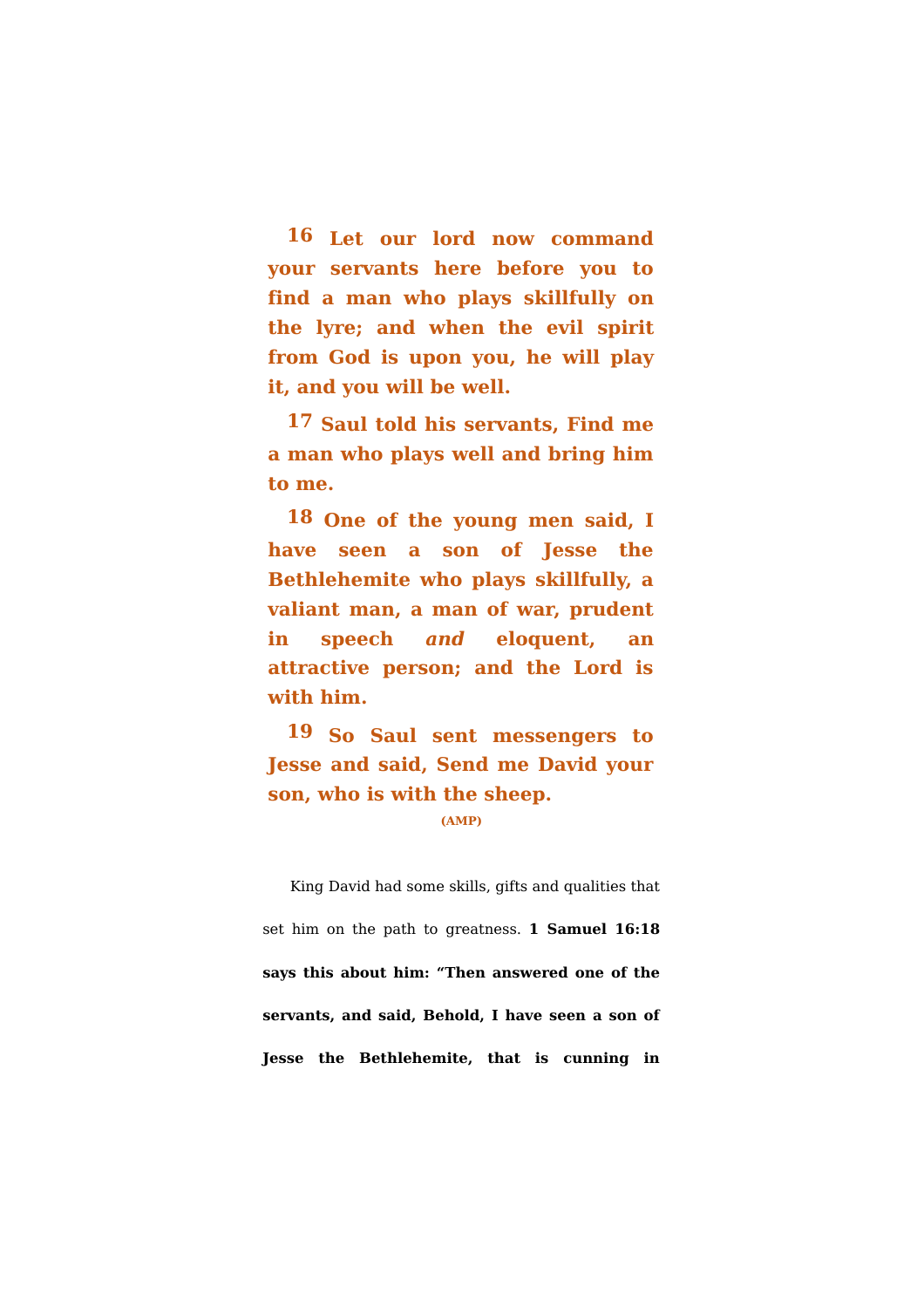**playing, and a mighty valiant man, and a man of war, and prudent in matters, and a comely person, and the LORD is with him".**

The first quality noticeable in David is that he was ingenious in playing musical instruments for the worship of God. David was a diligent worshipper. True and diligent worship of God sets you on the path of greatness. Secondly, he was a mighty, valiant man. Courage to take major decisions, bravery in the face of negative circumstances, boldness to confront obstacles that are on your way to greatness and heroic feats will all lead to greatness. David's greatness began when he confronted and defeated Goliath the giant **(1 Samuel 17:1-58).** While King Saul and his soldiers saw Goliath as a problem too big to hit, David saw Goliath as a problem too big to miss - one problem but two different perspectives.

David also was a man of war. Life is full of battles. Christianity is warfare. This is why we are called Christian soldiers and are also endowed with weapons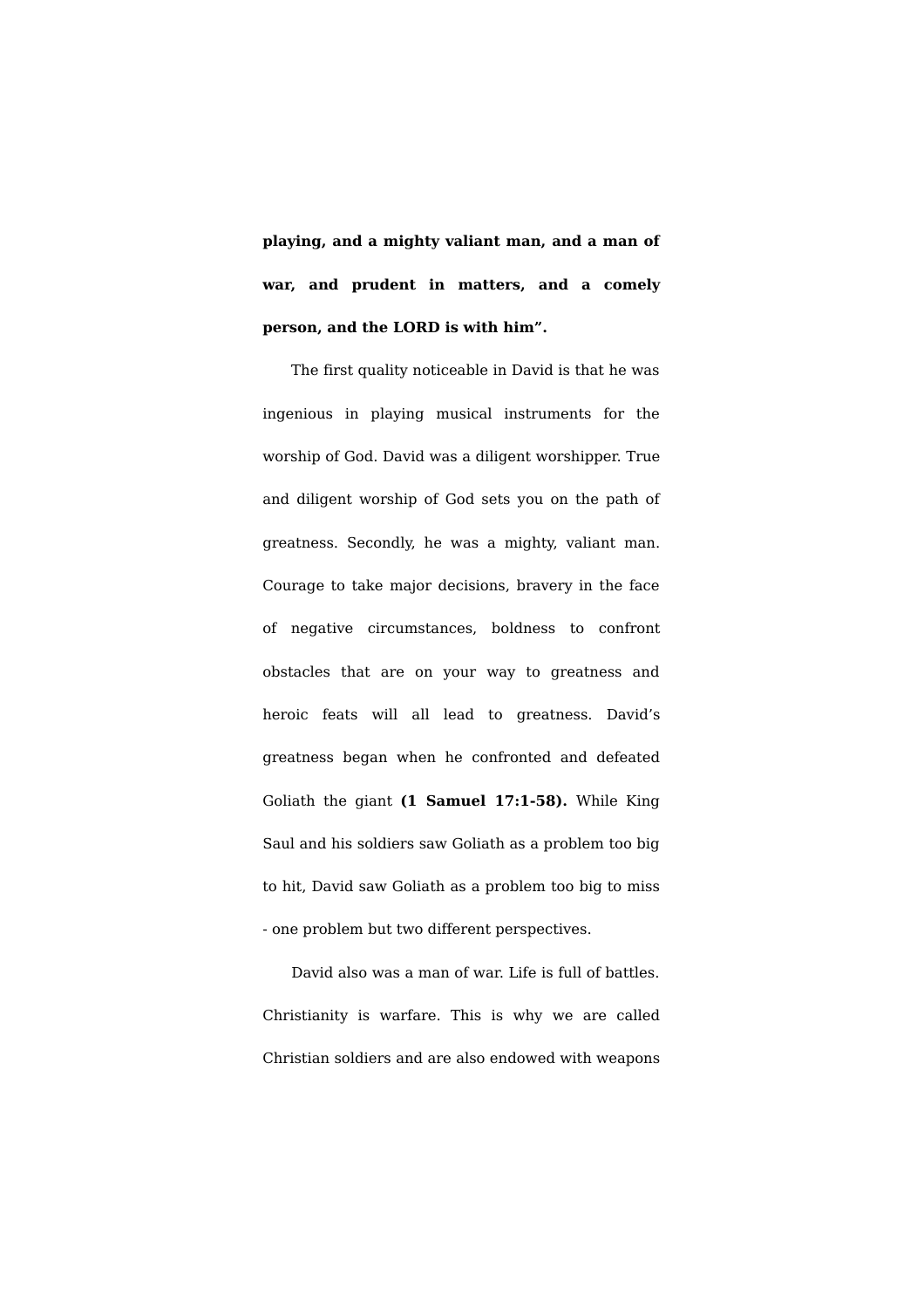and armour **(2 Corinthians 10:3-6: "For though we walk in the flesh, we do not war after the flesh: (For the weapons of our warfare are not carnal, but mighty through God to the pulling down of strong holds;) Casting down imaginations, and every high thing that exalteth itself against the knowledge of God, and bringing into captivity every thought to the obedience of Christ; and having in a readiness to revenge all disobedience, when your obedience is fulfilled").**

Warfare has to do with strategic planning, strategic thinking, strategic sleeping and eating, strategic spending and strategic attitude. We are calibrated for greatness, hence the Bible says that we are more than conquerors **(Romans 8:37: "Nay, in all these things we are more than conquerors through him that loved us".)**

King David was also prudent in matters. Prudency means to be discreet, careful, wise and circumspect in order to avoid undesired consequences. Greatness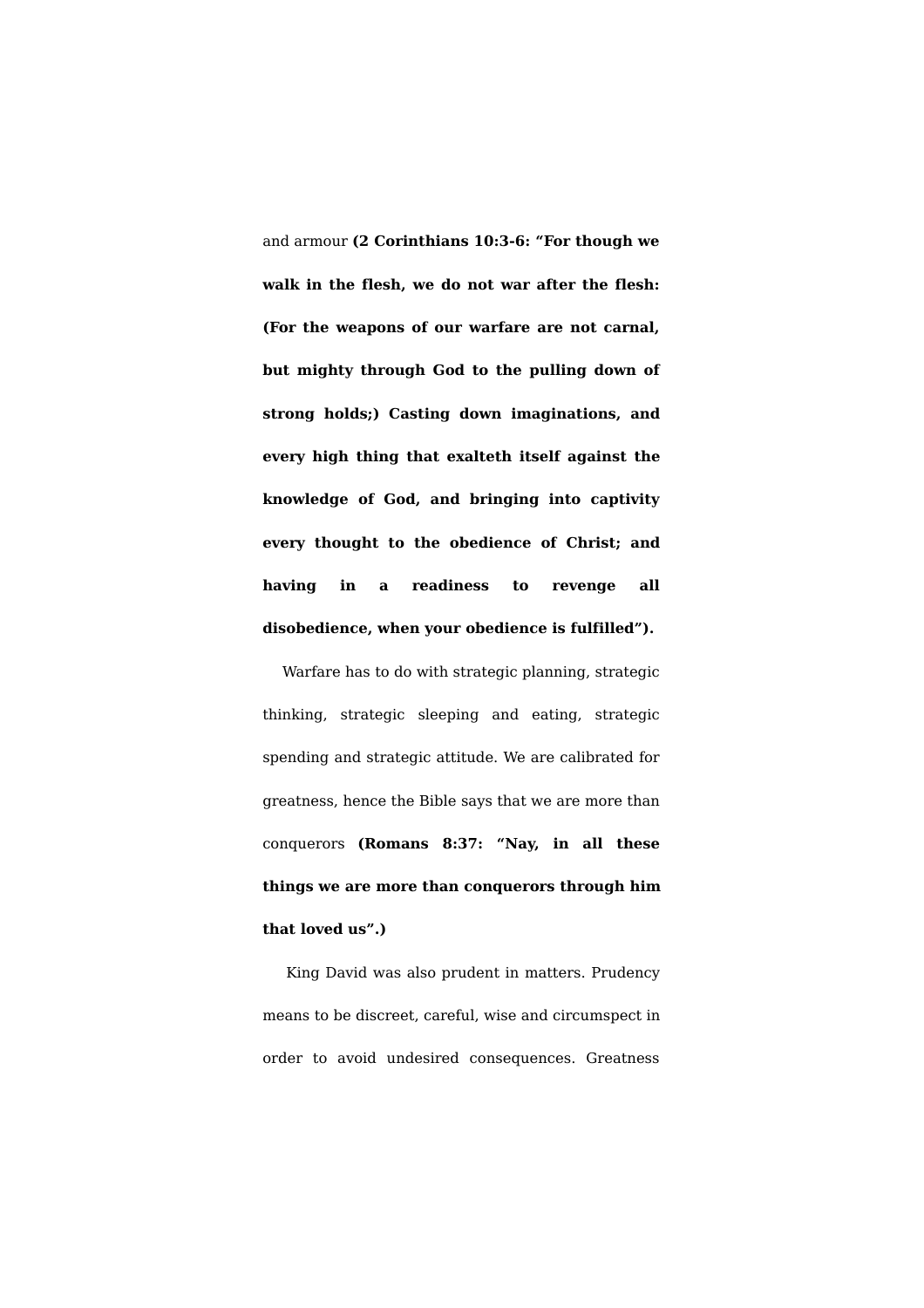eludes many Christians because they say God is in control and refuse to do things decently and in order **(1 Corinthians 14:40: "Let all things be done decently and in order".)** To achieve greatness, you have to be prudent in your finances and in taking decisions. In addition, he was a comely person. To be comely means to be a fine looking person, to have some charisma, to speak well in private and public, to have good carriage and to have an attractive personality. Such people attract favour easily. Greatness can be linked with favour from God and favour with men.

Even Jesus had to be endued with stature and favour **(Luke 2:52: "And Jesus increased in wisdom and stature, and in favour with God and man").** When King Pharaoh asked that Joseph be brought hastily before him, Joseph thought it expedient to shave and change his clothes

**Genesis 41:14: "Then Pharaoh sent and called Joseph, and they brought him hastily out of the**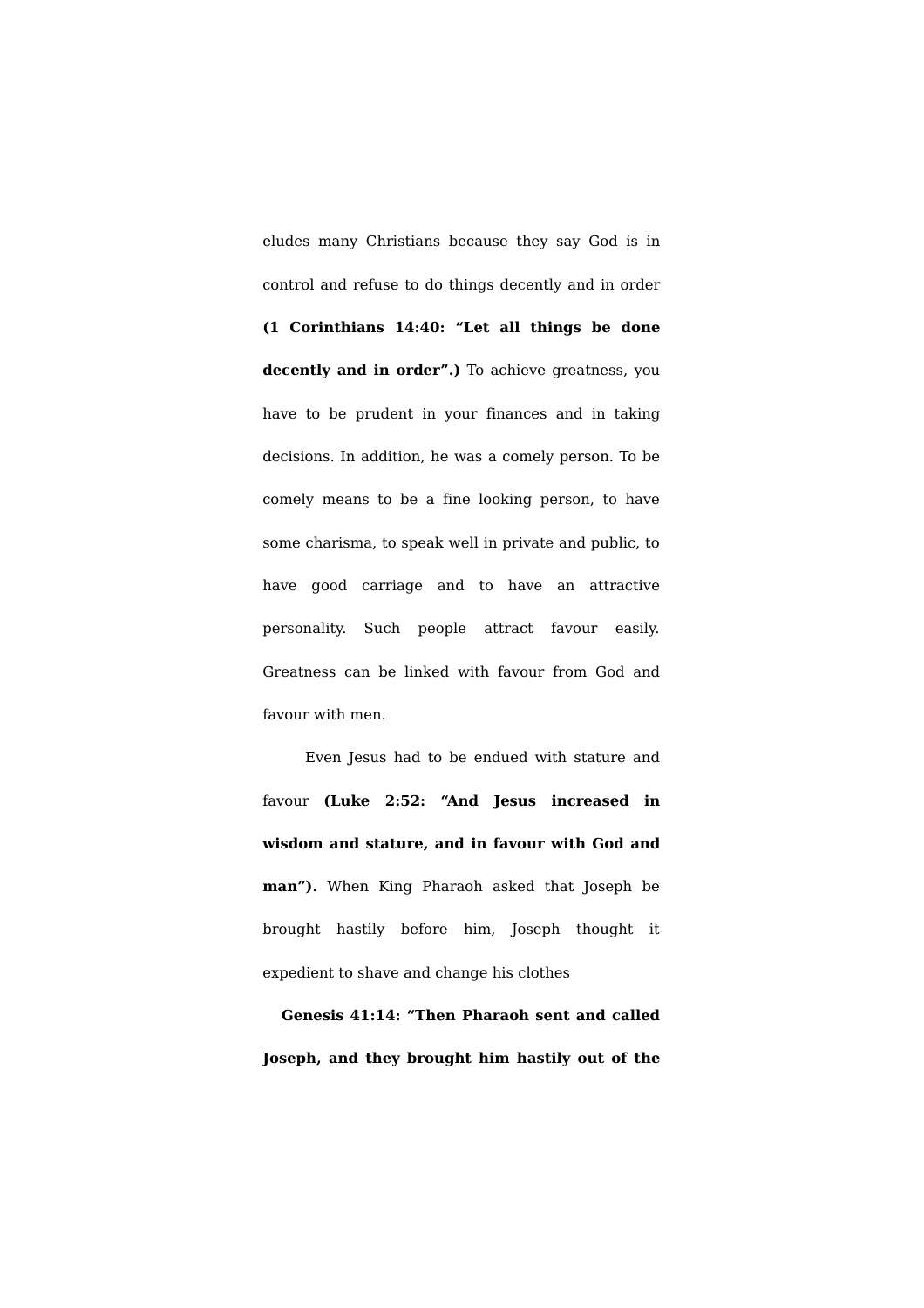**dungeon: and he shaved himself, and changed his raiment, and came in unto Pharaoh".** Many Christians are shabby and ignorantly think that is humility. Know how to package yourself properly in order to receive favour for greatness.

Finally David was great because God was with him. Let God be with you. If God be with you, nobody, no obstacle, no limitation can stop you from achieving greatness.

#### **Psalm 103:1-5:**

**1 BLESS (AFFECTIONATELY, gratefully praise) the Lord, O my soul; and all that is [deepest] within me, bless His holy name!**

**2 Bless (affectionately, gratefully praise) the Lord, O my soul, and**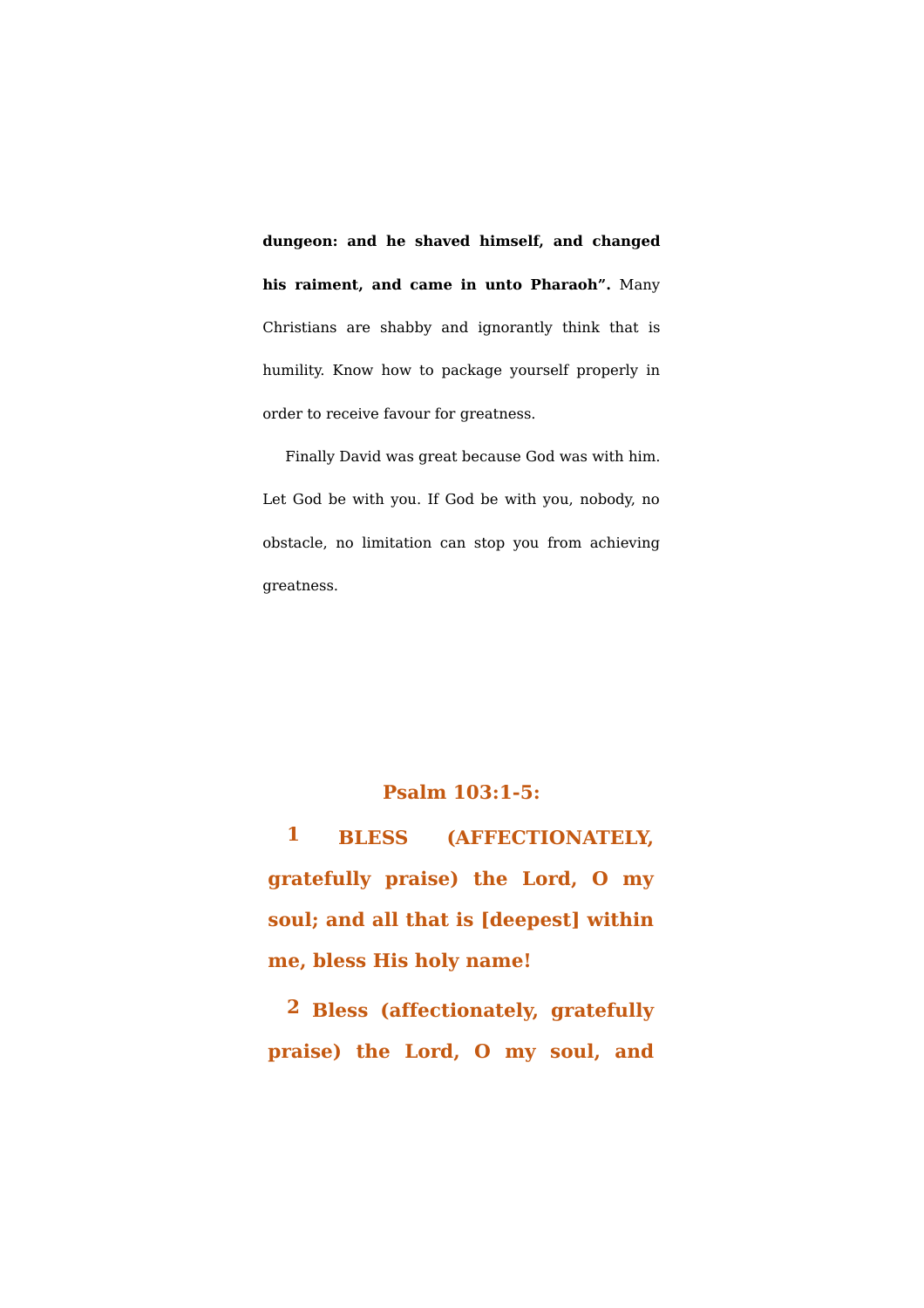**forget not [one of] all His benefits —**

**3 Who forgives [every one of] all your iniquities, who heals [each one of] all your diseases,**

**4 Who redeems your life from the pit** *and* **corruption, who beautifies, dignifies,** *and* **crowns you with loving-kindness and tender mercy;**

**5 Who satisfies your mouth [your necessity and desire at your personal age and situation] with good so that your youth, renewed, is like the eagle's [strong, overcoming, soaring]**

#### **(AMP)**

God the Almighty is the source of greatness. To achieve greatness, you should please God. However it is impossible to please God without faith **(Hebrews 11:6: "But without faith it is impossible to please**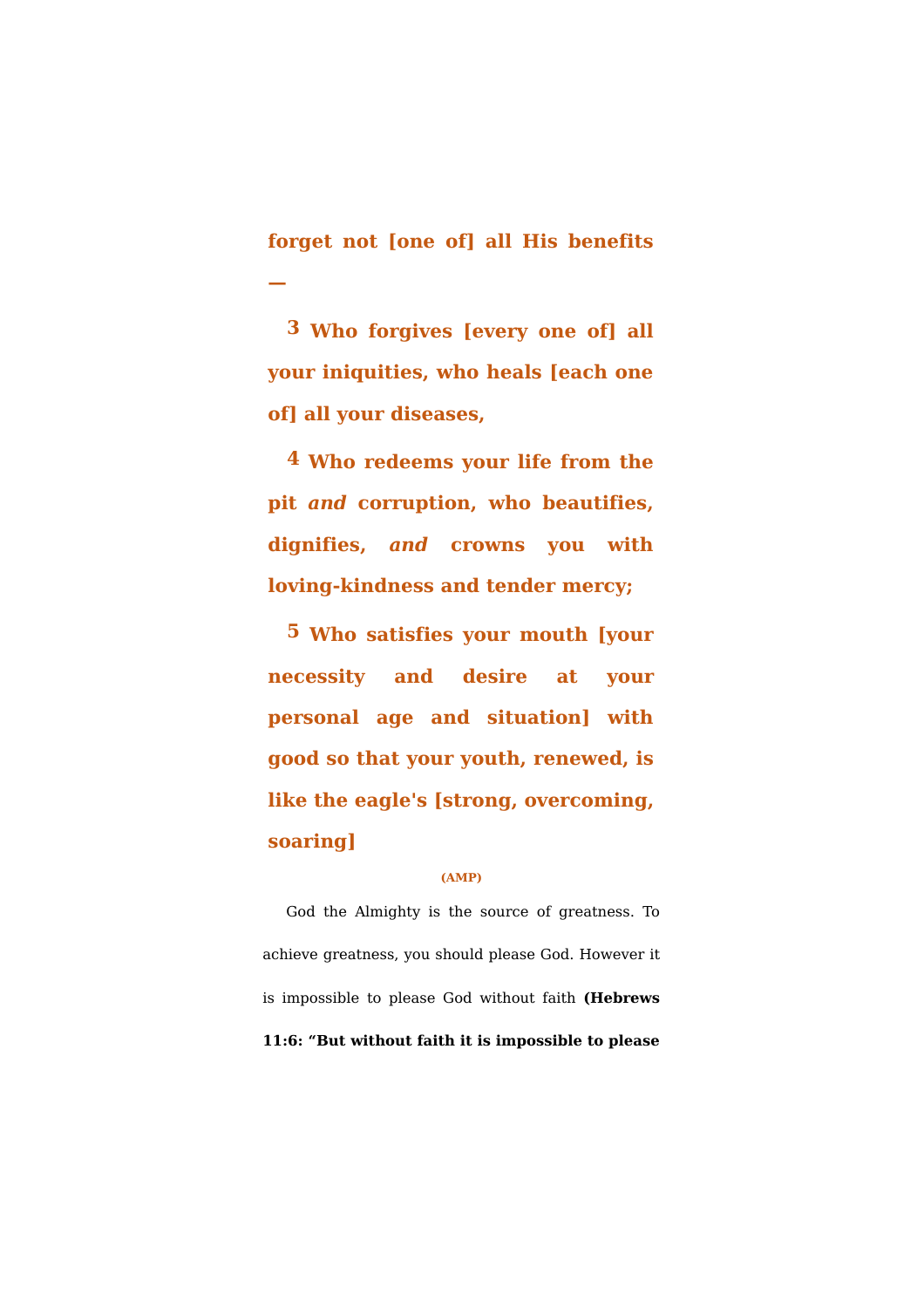**him: for he that cometh to God must believe that he is, and that he is a rewarder of them that diligently seek him".)**

Faith is therefore the master key to greatness **(Mark 11:22-24: "And Jesus answering saith unto them, Have faith in God. For verily I say unto you, That whosoever shall say unto this mountain, Be thou removed, and be thou cast into the sea; and shall not doubt in his heart, but shall believe that those things which he saith shall come to pass; he shall have whatsoever he saith. Therefore I say unto you, what things soever ye desire, when ye pray, believe that ye receive them, and ye shall have them".)** Faith is built up by the constant hearing of God's word **(Romans 10:17: "So then faith cometh by hearing, and hearing by the word of God".)**

Abraham, Isaac, Joseph, David, Jesus Christ and Paul all had unshakeable faith in God on their way to greatness. Faith in God is the eternal elixir which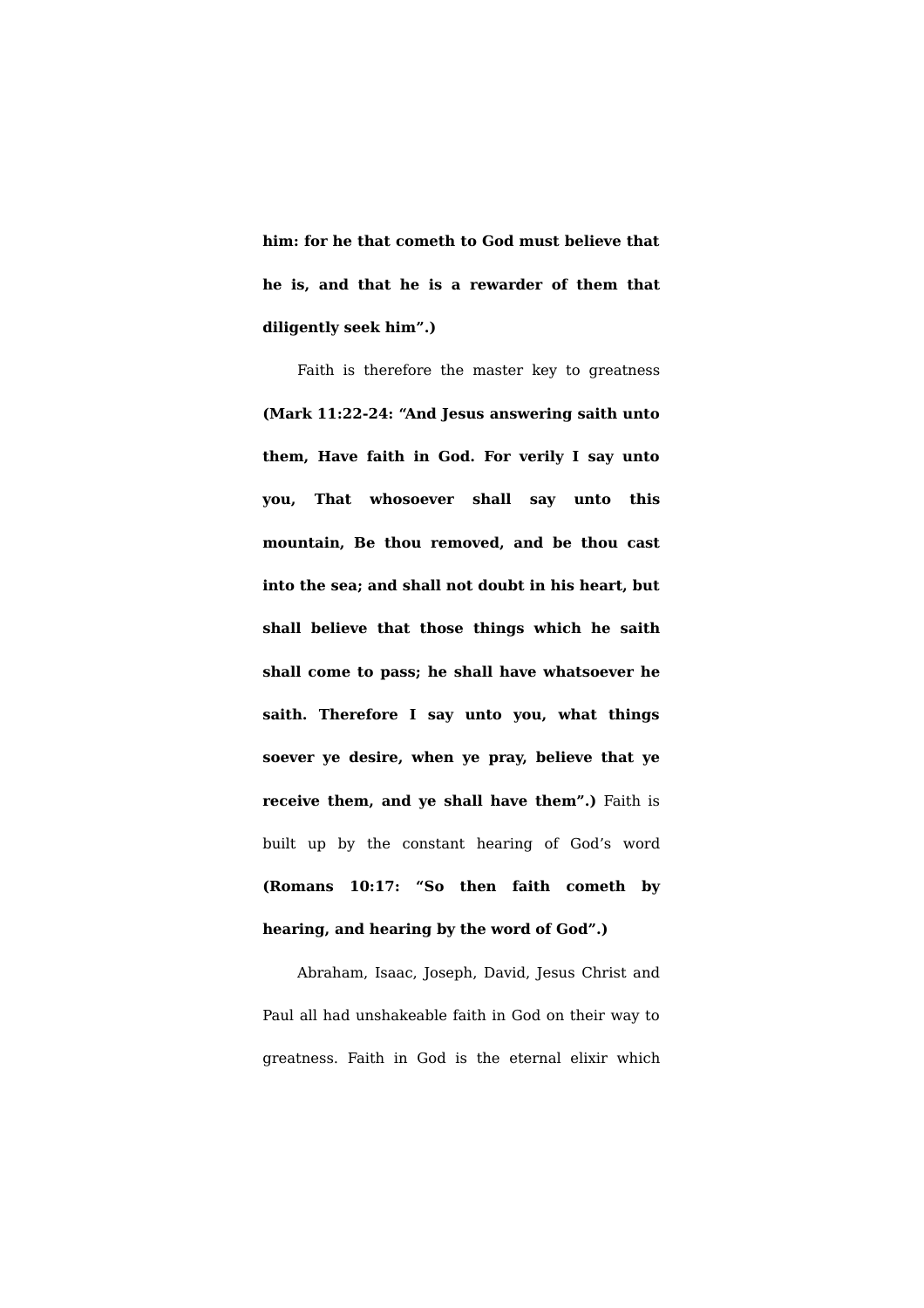gives life, power and action to the impulse of thought. Faith in God is the only known antidote for failure. Faith in God contains the seeds of achievement and greatness. God has promised us greatness and His promises for us are yea and Amen. Have faith and plug into this promise. Don't quit even if there are minor delays or you run into seasons of contradiction **(Habakkuk 2:2-4: " And the LORD answered me, and said, Write the vision, and make it plain upon tables, that he may run that readeth it. For the vision is yet for an appointed time, but at the end it shall speak, and not lie: though it tarry, wait for it; because it will surely come, it will not tarry. Behold, his soul which is lifted up is not upright in him: but the just shall live by his faith".)** The just shall become great by his faith.

Having faith in God helps you not to consider the weather or prevailing economy before you sow your seed or give to God **(Ecclesiastes 11:1-4: "Cast thy bread upon the waters: for thou shalt find it**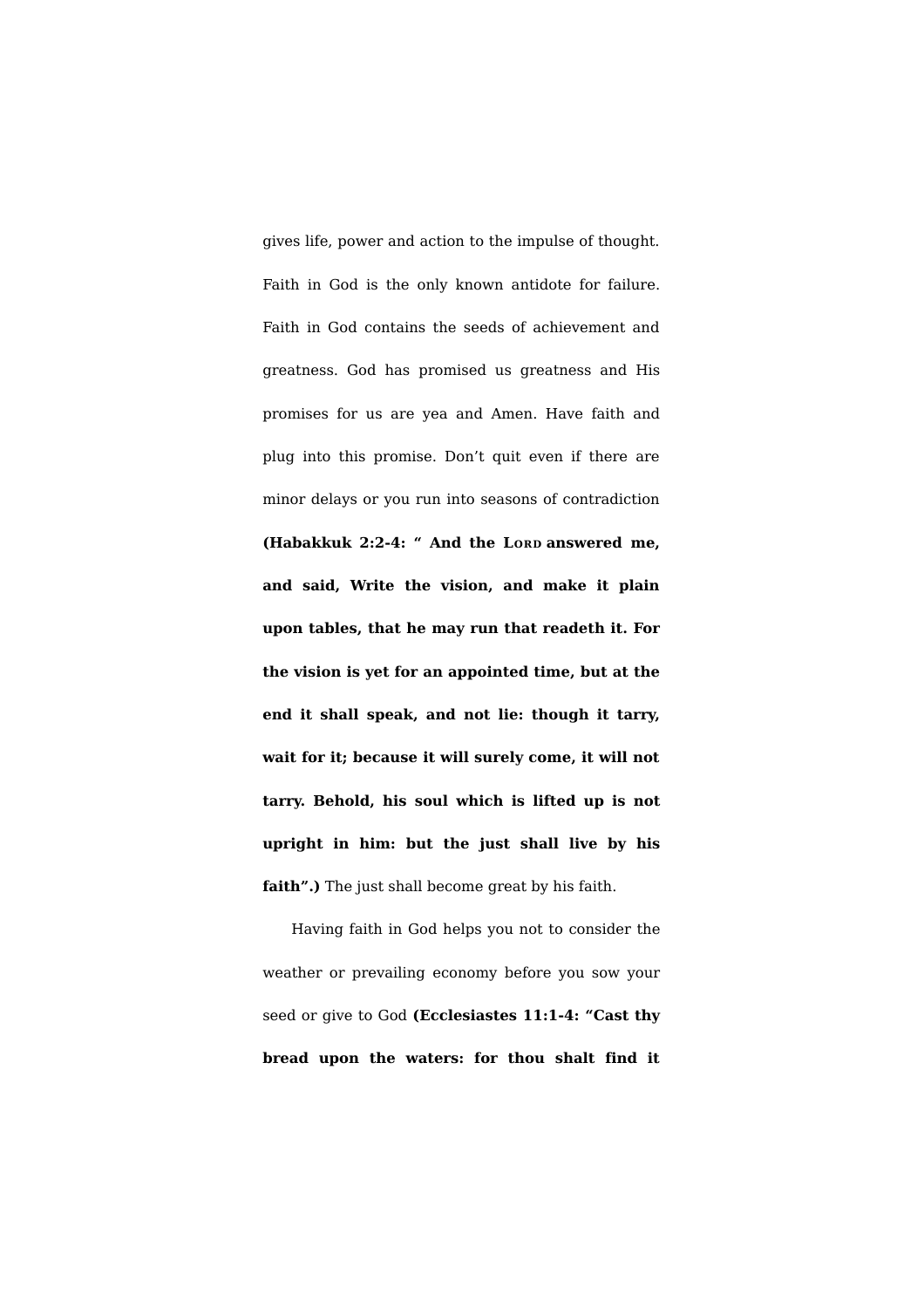**after many days. Give a portion to seven, and also to eight; for thou knowest not what evil shall be upon the earth. If the clouds be full of rain, they empty themselves upon the earth: and if the tree fall toward the south, or toward the north, in the place where the tree falleth, there it shall be. He that observeth the wind shall not sow; and he that regardeth the clouds shall not reap".)** Fruitless people are stingy people. Stinginess, especially with God can never lead to greatness.

Patience is another ingredient of greatness. This means waiting on the Lord for His time to come to pass. Joseph waited for 13 years, Moses waited for 40 years while Jesus waited for 30 years. God has a reason for His timing. It might take long but it will surely happen if God has ordained it.

**Hebrews 10:35-39: "Cast not away therefore your confidence, which hath great recompense of reward. For ye have need of patience, that, after ye have done the will of God, ye might receive**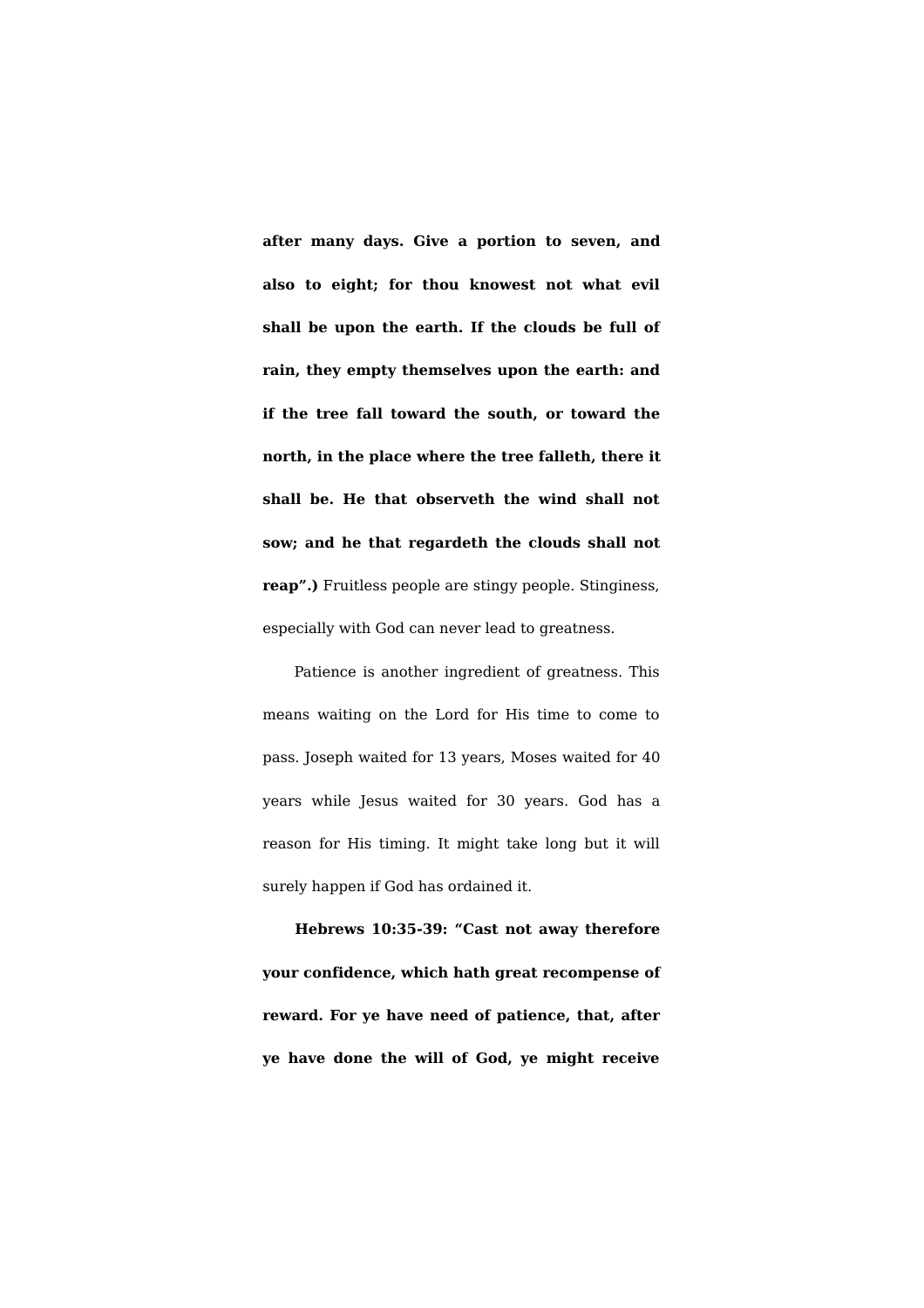**the promise. For yet a little while, and he that shall come will come, and will not tarry. Now the just shall live by faith: but if any man draw back, my soul shall have no pleasure in him. But we are not of them who draw back unto perdition; but of them that believe to the saving of the soul".**

The time of waiting is a time of preparation **(2 Chronicles 27:6: "So Jotham became mighty, because he prepared his ways before the LORD his God".** Preparation precedes greatness. You don't become a boxing champion overnight, neither do you become an anointed great man of God in one day. Greatness that comes suddenly or that is gotten by surprise will be lost suddenly by surprise. Watch out for those who manipulate their way into occupying an office, especially in the ministry of the gospel.

If you don't wait for your time patiently, you might become great, but your crash from greatness will equally be great. Greatness comes to people who